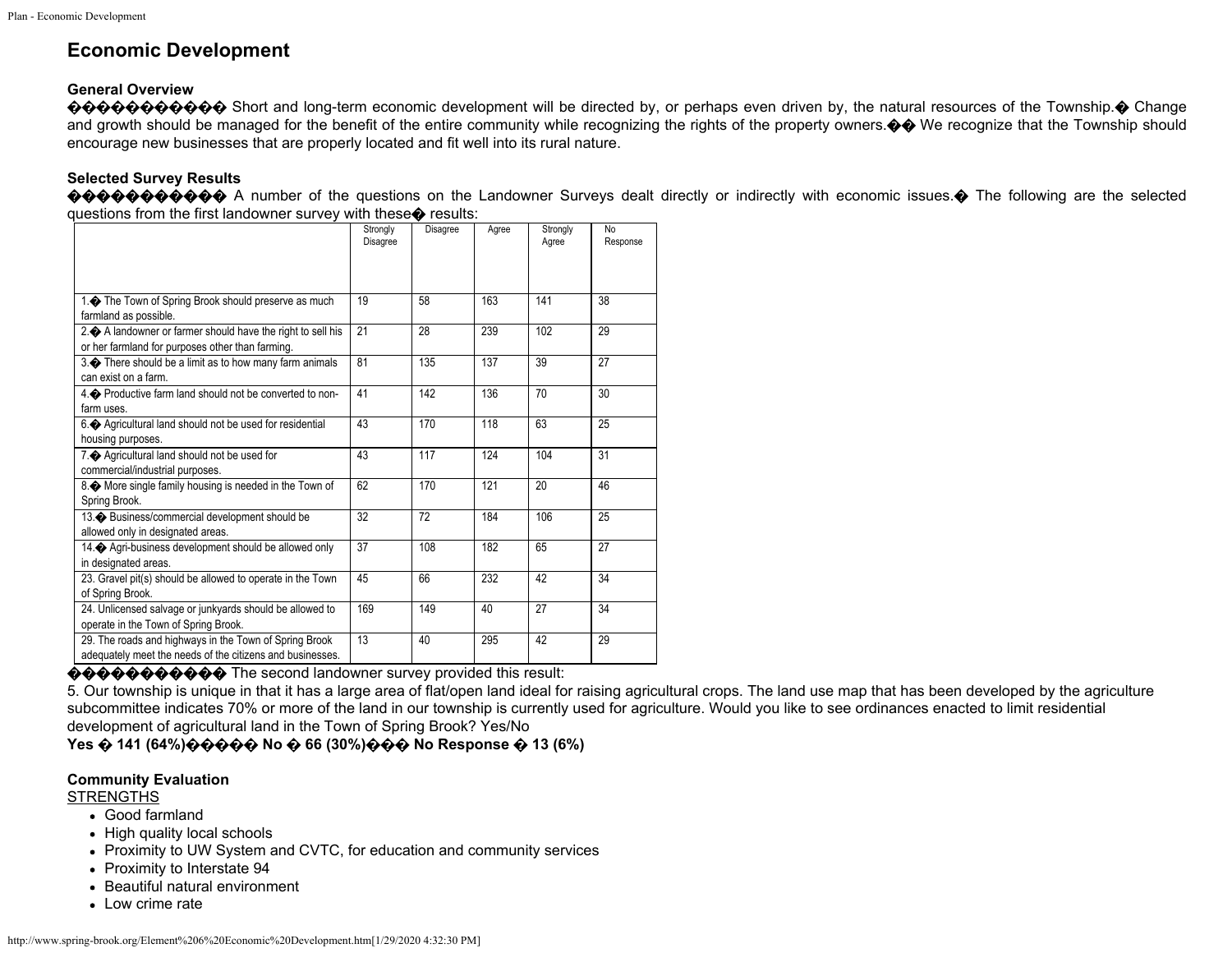- Good medical services
- A number of religious institutions

# **WEAKNESSES**

- No public sewer and water system
- No economic assistance programs to promote new businesses
- No State or Federal roads

# **Income Levels**

|                                          | $2000 \, \circ \, \bullet$ |                  | 1990            |          |
|------------------------------------------|----------------------------|------------------|-----------------|----------|
|                                          | Number                     | Percent          | Number          | Percent  |
| <b>Households</b>                        | 470                        | 100.0            | 476             |          |
| Less than \$10,000                       | 14                         | 3.0              | 85              | 17.9     |
| \$10,000 to \$14,999                     | 10                         | 2.1              | 56              | 11.8     |
| \$15,000 to \$24,999                     | 65                         | 13.8             | 105             | 22.1     |
| \$25,000 to \$34,999                     | 79                         | 16.8             | 76              | 16.0     |
| \$35,000 to \$49,999                     | 90                         | 19.1             | 81              | 17.0     |
| \$50,000 to \$74,999                     | 124                        | 26.4             | 59              | 12.4     |
| \$75,000 to \$99,999                     | 59                         | 12.6             | $\overline{12}$ | 2.5      |
| \$100,000 to \$149,999                   | $\overline{17}$            | $\overline{3.6}$ | $\overline{2}$  | 0.4      |
| \$150,000 to \$199,999                   | 4                          | 0.9              | $\Omega$        | $\theta$ |
| \$200,000 or more                        | 8                          | 1.7              | $\Omega$        | $\theta$ |
| Median household income                  | \$46,600                   |                  | \$24,231        |          |
| With earnings                            | 425                        | 90.4             |                 |          |
| <b>Mean earnings</b>                     | \$52,717                   |                  |                 |          |
| With Social Security income              | 95                         | 20.2             | 147             | 30.9     |
| <b>Mean Social Security income</b>       | \$12,263                   |                  |                 |          |
| With Supplemental Security Income        | 10                         | 2.1              |                 |          |
| <b>Mean Supplemental Security Income</b> | \$7,600                    |                  |                 |          |
| With public assistance income            | 4                          | 0.9              | 45              | 9.5      |
| Mean public assistance income            | \$925                      |                  |                 |          |
| With retirement income                   | 58                         | 12.3             | 64              | 13.4     |
| <b>Mean retirement income</b>            | \$14,091                   |                  |                 |          |

Overall in Spring Brook, 2.3% of all households are below the poverty level, with 13.6% of those headed by females, no husband present, below the poverty level.

#### Employment by

| .<br>. |                 |         |                | ________ |
|--------|-----------------|---------|----------------|----------|
|        | I own of Spring | : Brook | ∶ountv<br>Dunn |          |
|        |                 |         |                |          |

http://www.spring-brook.org/Element%206%20Economic%20Development.htm[1/29/2020 4:32:30 PM]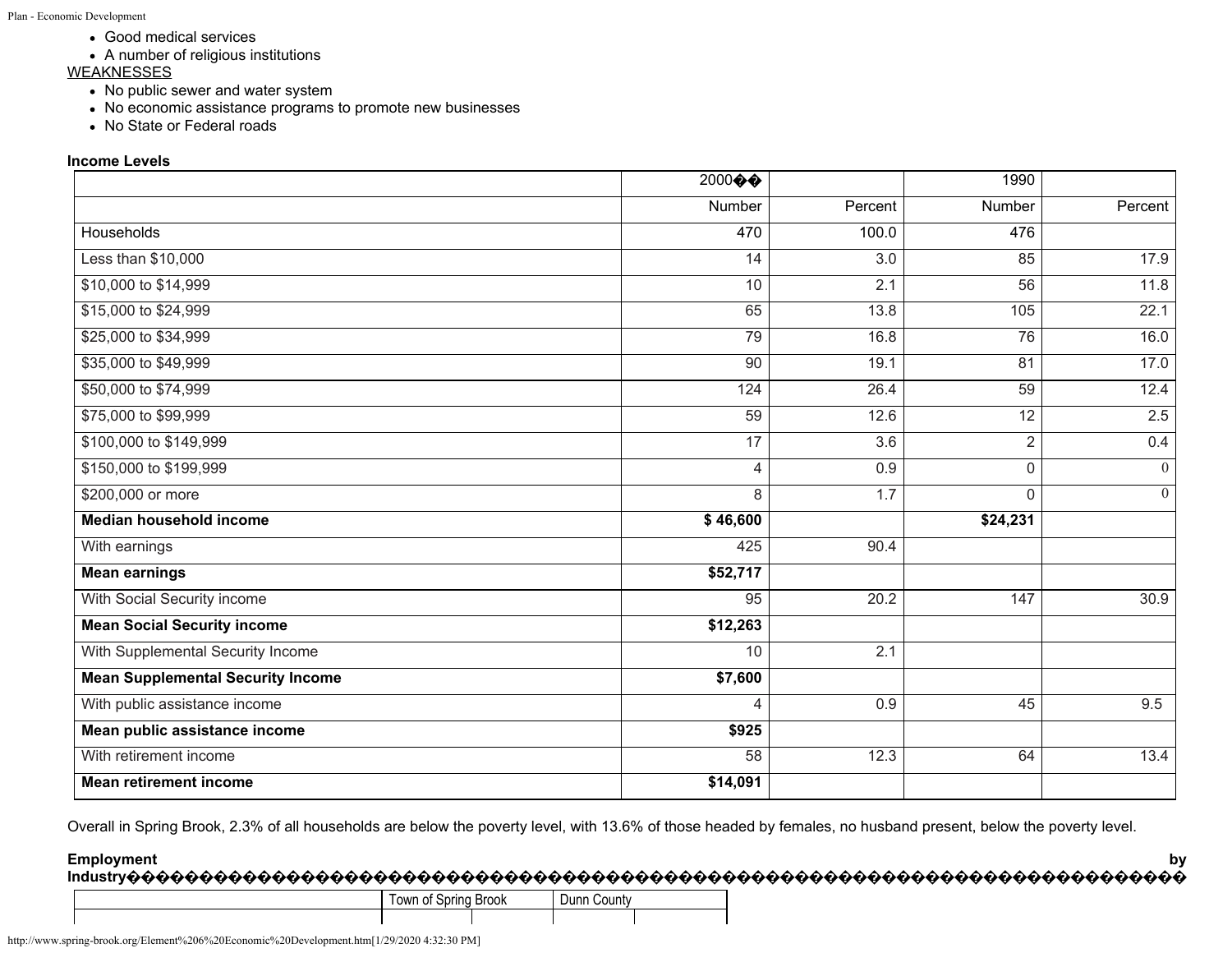Plan - Economic Development

| Subject                                   | Number | Percent | Number | Percent |
|-------------------------------------------|--------|---------|--------|---------|
| Employed civilian population 16 years and | 712    | 100.0   | 20,791 | 100.0   |
| over                                      |        |         |        |         |
| Agriculture, forestry, fishing, hunting   | 101    | 14.2    | 1492   | 7.2     |
| and mining                                |        |         |        |         |
| Construction                              | 47     | 6.6     | 1254   | 6.0     |
| Manufacturing                             | 85     | 11.9    | 3535   | 17.0    |
| Wholesale trade                           | 24     | 3.4     | 687    | 3.3     |
| Retail trade                              | 113    | 15.9    | 2755   | 13.3    |
| Transportation, warehousing               | 39     | 5.5     | 1026   | 4.9     |
| and utilities                             |        |         |        |         |
| Information                               | 4      | 0.6     | 295    | 1.4     |
| Finance, insurance, real estate,          | 25     | 3.5     | 778    | 3.7     |
| rental and leasing                        |        |         |        |         |
| Professional, scientific,                 | 29     | 4.1     | 845    | 4.1     |
| management, administrative,               |        |         |        |         |
| and waste management services             |        |         |        |         |
| Educational, health and social services   | 158    | 22.2    | 4578   | 22.0    |
| Arts, entertainment,                      | 40     | 5.6     | 2140   | 10.4    |
| recreation, accommodation                 |        |         |        |         |
| and food services                         |        |         |        |         |
| Other services (except                    | 25     | 3.5     | 834    | 4.0     |
| public administration)                    |        |         |        |         |
| Public administration                     | 22     | 3.1     | 578    | 2.8     |

(Due to rounding percent totals may not add up to 100)

#### **Employment Status**

| <b>OCCUPATION</b>                               | Number | Percent |
|-------------------------------------------------|--------|---------|
| Employed population over 16 years of age        | 712    | 100.0   |
| Management, professional, and related           | 222    | 31.2    |
| occupations                                     |        |         |
| Service occupations                             | -85    | 11.9    |
| Sales and office occupations                    | 173    | 24.3    |
| Farming, fishing, and forestry                  | -46    | 6.5     |
| Construction, extraction, and maintenance       | 68     | 9.6     |
| occupations                                     |        |         |
| Production, transportation, and material moving | 118    | 16.6    |
| occupations                                     |        |         |

## **Employment Projections, Dunn County**

The Labor Market Analyst for Northwestern Wisconsin believes that employment projections should not be made for each township.� It would be more accurate to make them for the entire county. Whote that there were 3,700 jobs added in the period 1991-2001. This was an unusually large figure. It is estimated that 2500-3000 new jobs will be created in the period 2001 to 2010.

|                      | 1990 $\hat{\boldsymbol{\omega}}$ | 1995   | $2000 \odot$ | 2002   |
|----------------------|----------------------------------|--------|--------------|--------|
| Industry Employment  | 11.402                           | 14.238 | 15.434����   | 15.730 |
| Civilian labor Force | 18.133                           | 21.943 | 21.753       | 22.589 |
|                      |                                  |        |              |        |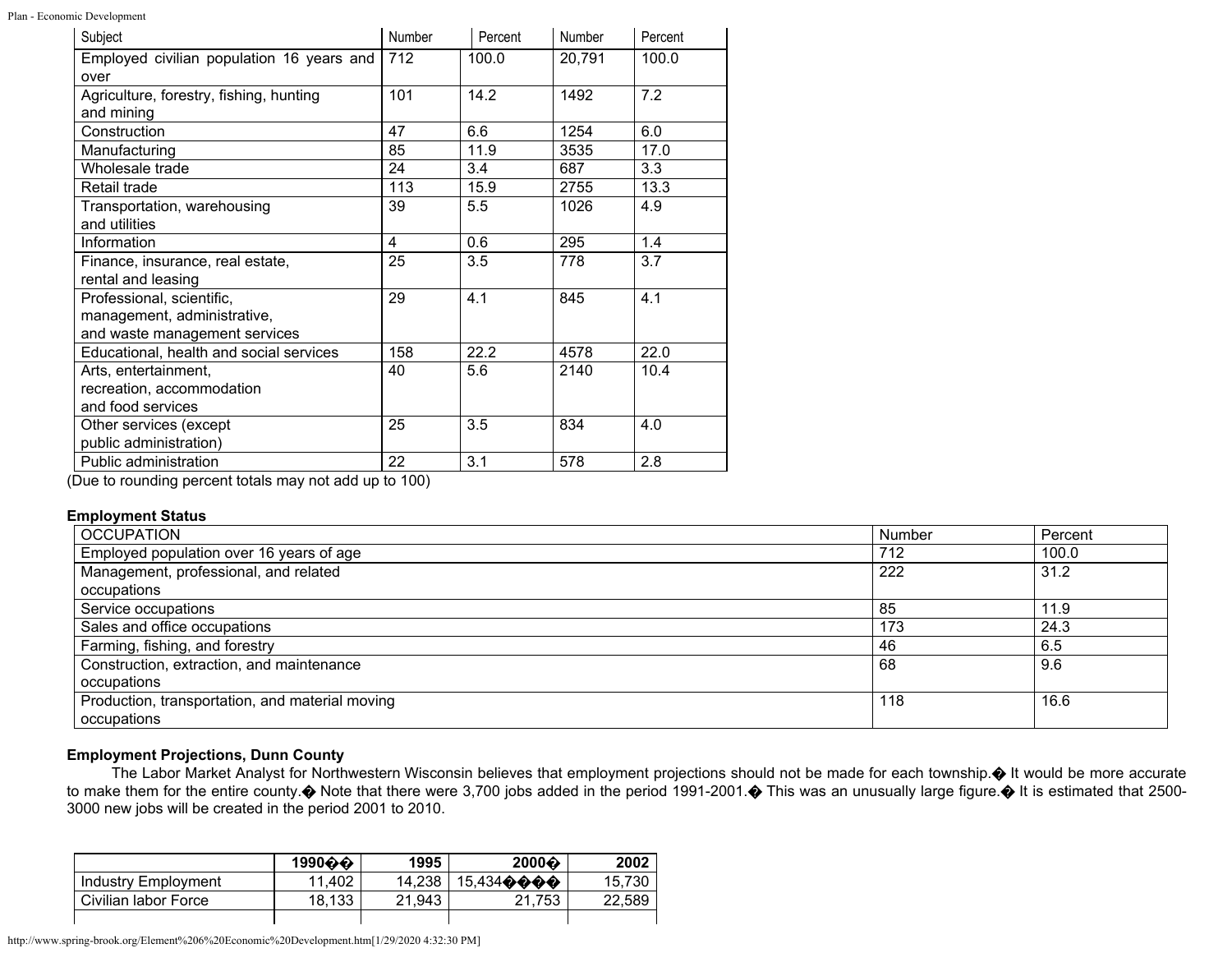| Employment   | .410      | .151<br>ີ 1<br>c | 20.984 | .540<br>ິີ |
|--------------|-----------|------------------|--------|------------|
| Unemployment | フつつ<br>ںے | 700<br>22        | 764    | 1049       |
| Rate         | 4%        | 3.6%             | 3.5%   | ------     |

#### **Labor Force**

�������� According to the Wisconsin Department of Workforce Development, the civilian labor force in Dunn County has increased from 20,960 in 1993 to 23,566 in 2000 (12% increase).  $\bullet$  In that same period unemployment in the County has decreased from 4.7% to 3.8%.  $\bullet$  According to the 2000 Census the Town of Spring Brook had an unemployment rate of 4.4%. $\odot$  Over this reporting period Dunn County has maintained close parallels with the state regarding employment rates. $\odot$ 

## �����������

# **Town of Spring Brook Class of Worker**

|                             | <b>Number</b> | <b>Percent</b> |
|-----------------------------|---------------|----------------|
| Worker over 16 years of age | 697           | 100.0          |
| Private Wage and Salary     | 536           | 75.3           |
| Government                  | 101           | 14.2           |
| Self-employed               | 67            | 9.4            |
| Unpaid family workers       |               |                |

#### **Town of Spring Brook Commuting to Work**

|                                | <b>Number</b> | <b>Percent</b> |
|--------------------------------|---------------|----------------|
| Worker over 16 years of age    | 697           | 100.0          |
| Car, truck or van, drove alone | 556           | 79.8           |
| Car, truck or van, carpool     | 46            | 6.6            |
| Public transportation          |               |                |
| Walked                         | 29            | 4.2            |
| Other means                    | 3             | 0.4            |
| Worked at home                 | 63            | 9.0            |
| Mean travel time to work       | 21.0 minutes  |                |

## **Largest Employers in Region**

Some of the larger employers in the region include Wal-Mart Associates, University of Wisconsin-Stout, Menomonie Public Schools, County of Dunn, Minnesota Mining and Manufacturing, Hunt-Wesson Inc., Myrtle Werth, Hospital Inc., Cardinal Float Glass, Hutchinson Technology, Inc., Menard, Inc., University of Wisconsin  $\diamond$ Eau Claire, Chippewa Valley Technical College, and many medical hospitals, clinics and offices.

#### **Regional Industrial/Commercial Parks**

| Name                         | <b>Total Acres</b> | Percent Occupied |
|------------------------------|--------------------|------------------|
| Boyceville Industrial Park   | 250                |                  |
| Colfax Industrial Park       | 22                 |                  |
| <b>Knapp Industrial Park</b> |                    | 100              |
| Menomonie Industrial Park    | ,250               | 88               |
| Stout Technology Park        | 216                | 65               |

The town does not have an industrial/commercial base to use as a basis for making future projections. However, the town would review any proposal against the towns plan. If the proposal is appropriate for the town, the town would work to secure such proposals. If the proposal is not appropriate for the town, the town would recommend they pursue the above listed Industrial/business parks.

## **Selected Economic Development Programs**

The Town will work with Dunn County, the State of Wisconsin, and the Federal government to participate in appropriate economic development programs: The Community Development Block Grant-Public Facilities for Economic Development (CDBG-PFED).

The Community Development Block Grant- Economic Development (CDBG-ED).